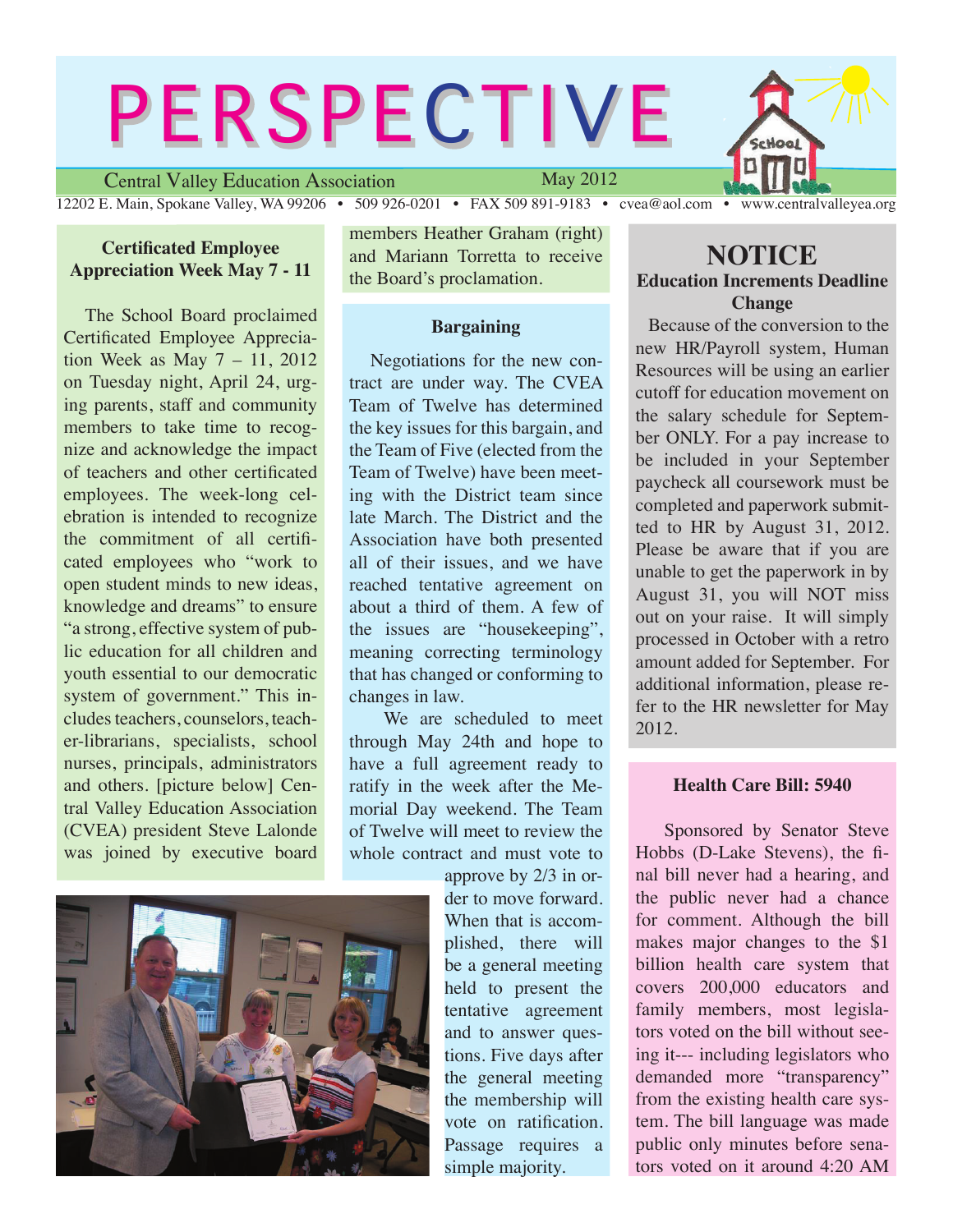

on April 11 when only a handful of citizens and reporters remained in the Capitol.

 While the bill doesn't mandate a state takeover of the K-12 health care system, it could potentially force some school districts into the state plan if they fail to provide the data that the bill requires. The good news is that it retains local collective bargaining rights around health benefits. The bad news is that it will have a major impact on negotiations by mandating new goals and premium requirements.

 Even a few hours before the bill's passage, some legislators continued to push for the complete state takeover of K-12 health care. Many legislators said lobbying efforts by WEA members played an important role in defeating that ever. Thousands of WEA members e-mailed and called their legislators to oppose the legislation, setting a new record for e-mails sent through the WEA website. Since the session began, WEA members sent more than 60,000 emails to Olympia, and more than 800 members traveled to Olympia to lobby legislators face-to-face. Here are the main components of the bill, as passed by the legislature:

 All employees in pooling arrangements who choose medical benefit coverage must pay a minimum premium, subject to collective bargaining.

 Employees who choose a "richer" benefit plan must pay higher premiums.

 School districts that offer medical, vision and dental benefits are required to:

1. Offer a high deductible health plan option with a health savings account;

2. Make progress toward employee premiums in which the full family coverage is not more than 3 times the premium for an employee purchasing single coverage for the same coverage plan; and

3. Offer at least one health benefit plan in which the employee share of the premium cost for a fulltime employee does not exceed the share of premium cost paid by a state employee.

4. In addition, school districts must use an open competitive process to purchase services, except where an open process would compromise cost-effective purchasing; and

5. Make progress on promoting healthcare innovations and cost

savings, including significantly reducing administrative costs.

 Reporting on health benefits information is expanded from current law, and failure to report would trigger penalties.

#### **Skills Center Branch Campus**

 Serving as host district, Central Valley is working collaboratively with East Valley, Freeman and West Valley to establish Spokane Valley Tech, a branch campus of the NEWTECH Skill Center. Students could begin attending classes at Spokane Valley Tech as early as January 2013.

 A collaborative planning effort continues to identify and recommend rigorous, timely and relevant programs of study for students. Architectural design is underway and will move into high gear following the approval of program recommendations expected in mid-May. Renovation and improvements will begin on the building in August.

 The Association and District have agreed that the contract issues around the branch campus staff are complicated enough that it will merit a seperate bargaining effort from the current contract negotiations. The new WEA Innovative Schools Guidelines (recently approved by the WEA Board of Directors) will prove helpful in the process of establishing contractual agreement for the staff of Spokane Valley Tech.

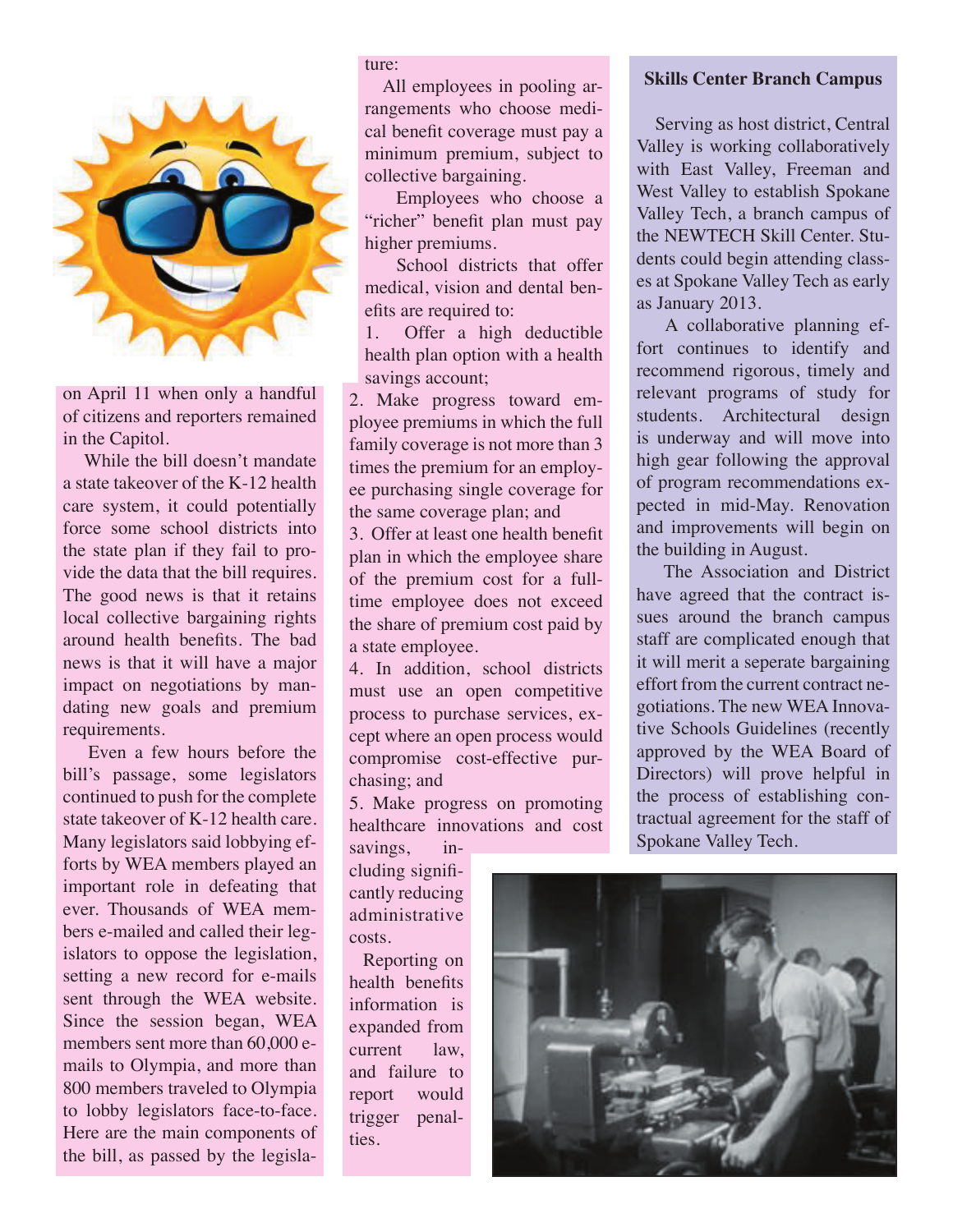## **WEA RA**

 The Washington Education Association representative assembly is being held in Spokane, May 17- 19. This is the governing body of the WEA. The business of the Association is determined primarily through new business items proposed and passed at the representative assembly.

The CVEA delegates this year are:Vicki Arnold, Dale Bouge, DM Freed, Mary Jo Gilbert, Keith Hoekema, Holli Parker, Josh Kaiel, Jim Osmuss, Scott Knowles, Vicky Jensen, Wally Watson and Steve Lalonde.



# **NEA RA**

 The National Education Association Annual Meeting and Representative Assembly (RA) is held every summer during the Fourth of July week. There are only a few cities that can accommodate this large convention. Approximately 14,000 educators come together to consider new business items that determine the work of the Association. It is identified as the largest voting assembly held in the United States. Officers are elected and resolutions are considered and voted upon.

 Steve Lalonde, Vicki Arnold, Monica Larson and Scott Knowles will be going to Washington DC this year for the RA. Steve, Vicki, and Monica will be attending as CVEA delegates and Scott Knowles will be attending as a state delegate.

## **Mark Anderson**

 We are all aware that there are many challenges in dealing with special education. Some of our members work with students who on occasion become physically aggressive, resulting in staff being hit, slapped, kicked, and even spit on. The district provides Mandt training to address the issue, and it definitely helps. Sometimes more is needed.

 In an effort to assist our members we arranged for Mark Anderson, WEA expert on special ed law, to meet with approximately 40 members who deal with these students. The meeting was very productive and resulted in a proposal for a special education law class which will be offered tentatively on August 20. This class will be open to anyone in the district who wishes to attend, not just CVEA members. It is a six-hour class and clock hours will be available. If you are interested send an e-mail to: CVEA@aol.com. the class will be restricted to 40, so it could fill up quickly.

#### **Special Education Boot Camp**

 Registration is now open for the 2012 Special Education Training/ Special Education Boot Camps. Three sessions, presented by the Washington Education Association Special Education Cadre, will be held this summer across the state.

 For a registration fee of \$250, participants will receive five days of intense work on special education issues as well as 30 clock hour credits. The camp will provide hands-on training emphasizing the responsibilities of all educators working with students with disabilities. Certificated and classified personnel, general and special educators, parents, administrators and community agency personnel are all encouraged to attend.

 For more information, including specific course content, go to: [http://www.washingtonea.org/in](http://www.washingtonea.org/index.php?option=com_content&view=article&id=3272)[dex.php?option=com\\_content&vi](http://www.washingtonea.org/index.php?option=com_content&view=article&id=3272) [ew=article&id=3272](http://www.washingtonea.org/index.php?option=com_content&view=article&id=3272)



The Washington Education Association offices are housed in this building in Federal Way. President Mary Lindquist, Vice President Mike Regan and state-level staff (like Mark Anderson) work out of this building.